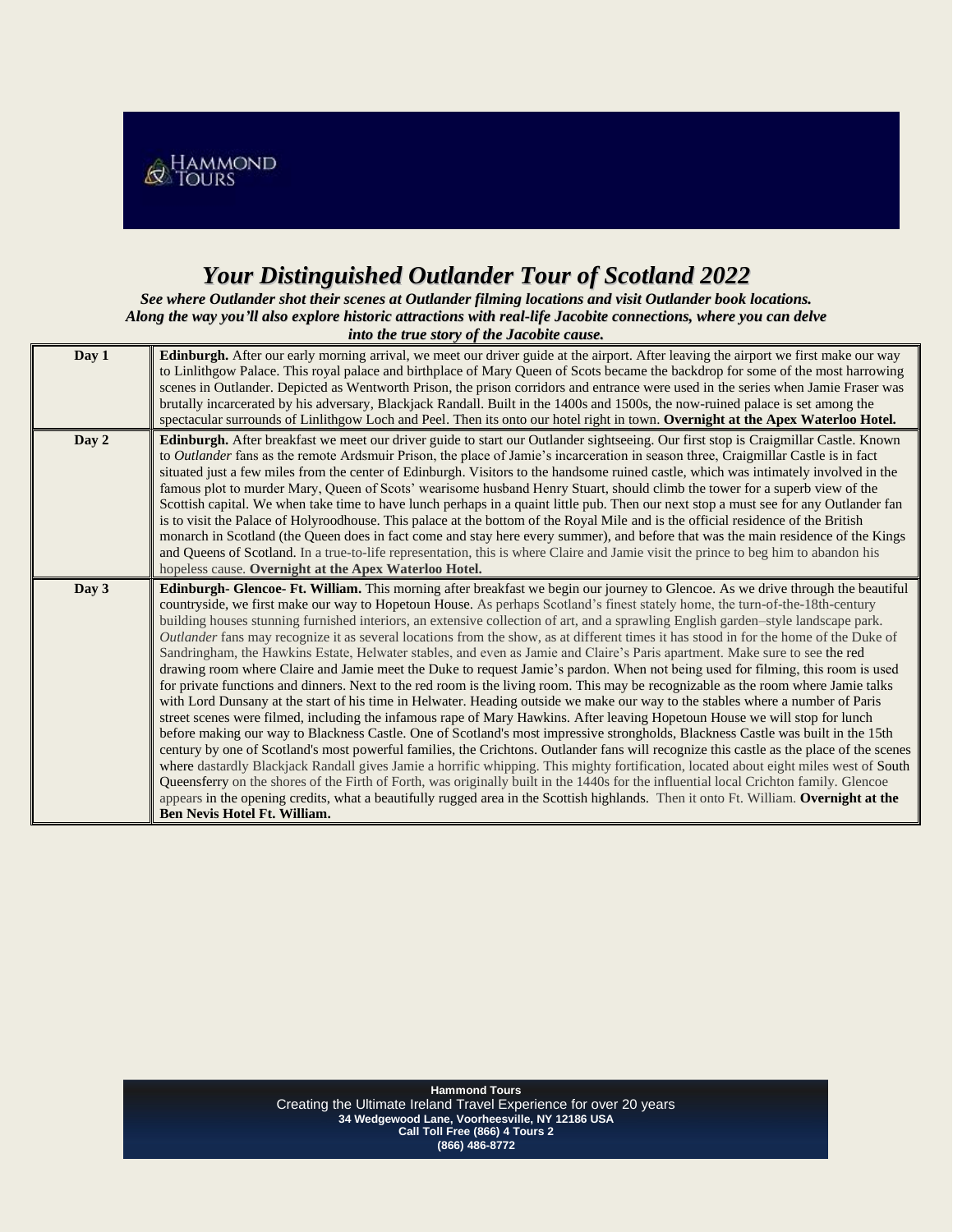| Day 4 | Glencoe-Inverness. Today after a full Scottish breakfast we head out to our first stop Doune Castle. Explore this 14th century<br>courtyard castle, with a striking 100 ft high gatehouse and one of the best-preserved great halls in Scotland. The castle is a stand-in<br>for the fictional Castle Leoch in Outlander (the home of dashing warrior Jamie Fraser's uncle, Colum Mackenzie, and his clan),<br>Doune Castle is a medieval stronghold that dates back to the 14th century. We continue on to Inverness. Not far outside Inverness,<br>Culloden Battlefield was the site of the last battle of the Jacobites. Culloden Battlefield is where the last hand-to-hand battle was<br>fought on British soil which takes on a whole new meaning with the opening of an exciting new visitor center and interactive<br>exhibition. The battlefield itself is now restored to as close as possible that marched on by the two sides on that fateful day. this is a<br>real-life attraction that plays itself in the series; it appears in the scene where Jamie and Claire say goodbye before he leaves to fight<br>in the historic battle. Overnight Inverness. Overnight at the Culloden House Hotel.                                                                                                                                                                                                                                                                                                                                                                                                                                                                                                                                                                                                                                                                                                                          |
|-------|----------------------------------------------------------------------------------------------------------------------------------------------------------------------------------------------------------------------------------------------------------------------------------------------------------------------------------------------------------------------------------------------------------------------------------------------------------------------------------------------------------------------------------------------------------------------------------------------------------------------------------------------------------------------------------------------------------------------------------------------------------------------------------------------------------------------------------------------------------------------------------------------------------------------------------------------------------------------------------------------------------------------------------------------------------------------------------------------------------------------------------------------------------------------------------------------------------------------------------------------------------------------------------------------------------------------------------------------------------------------------------------------------------------------------------------------------------------------------------------------------------------------------------------------------------------------------------------------------------------------------------------------------------------------------------------------------------------------------------------------------------------------------------------------------------------------------------------------------------------------------------------------------------------------------------------|
| Day 5 | Inverness. This morning you will travel the short distance to the Clansman Harbor for a 1-hour Jacobite Cruise to enjoy the<br>stunning views of the surrounding mountains from the loch and sail the deepest part using the Jacobite sonar then alight at Urquhart<br>Castle where you will have the chance to explore for an hour before cruising back up the loch to the Clansman Harbour. Urquhart<br>Castle was the site of many battles led by the Clan MacDonald. It stands on a rocky promontory on the north shore with stunning<br>views of the glen and a chance to spot the famous Loch Ness Monster. It has a turbulent history: seized by the English in 1296,<br>sacked in 1545 by MacDonald Lord of the Isles and later left to decay after 1689. Returning to land travel through Inverness towards<br>Nairn to visit Cawdor Castle which dates from the late 14th century and was built as a private fortress by the Thanes of Cawdor. The<br>ancient medieval tower was built around the legendary holly-tree and is not another cold monument, but a splendid house and the<br>home of the Campbell family to this day. You may enjoy afternoon tea with some home baking in the Courtyard Café. Round off<br>today with a visit to Culloden Battlefield where the last hand-to-hand battle was fought on British soil which takes on a whole new<br>meaning with the opening of an exciting new visitor centre and interactive exhibition. The battlefield itself is now restored to as close<br>as possible that marched on by the two sides on that fateful day. Travelling back in time a little further visit Clava Cairns, or more<br>correctly, Bulnaraun of Clava, one of the best-preserved Bronze Age burial sites in Scotland and Culloden Viaduct, Scotland's<br>longest masonry viaduct which was opened in 1898 and crosses the river Nairn at this point. Overnight at the Culloden House<br>Hotel. |
| Day 6 | Inverness- Glasgow. On our way to Glasgow, we will visit Culross, this charming town is about as close to stepping back in time to<br>the 16th century as possible. The whitewashed, red-tiled buildings are well preserved, such as the Town House, where witches were<br>tried and held while awaiting execution. As a living museum of 17th-century Scottish life, the seaside town was always going to be a<br>popular location choice when shooting a historical Scottish drama. Fittingly, Outlander has used the site in several different guises<br>throughout the series. It has played the Black Kirk, the fictional village of Cranesmuir (where Geillis lived), the location of Balriggan<br>Cottage (where Laoghaire and daughter Joan lived) and has been a backdrop to the Jacobite encampment and makeshift hospital<br>scenes. Once back in Edinburgh a must see for any Outlander fan to visit is probably the Palace of Holyroodhouse. This palace at the<br>bottom of the Royal Mile is the official residence of the British monarch in Scotland (the Queen does in fact come and stay here<br>every summer), and before that was the main residence of the Kings and Queens of Scotland. In a true-to-life representation, this is<br>where Claire and Jamie visit the prince to beg him to abandon his hopeless cause. Overnight Apex City Hotel Glasgow.                                                                                                                                                                                                                                                                                                                                                                                                                                                                                                                                                       |
| Day 7 | Glasgow Airport. Today you will make your own way to Glasgow Airport for your flight home.                                                                                                                                                                                                                                                                                                                                                                                                                                                                                                                                                                                                                                                                                                                                                                                                                                                                                                                                                                                                                                                                                                                                                                                                                                                                                                                                                                                                                                                                                                                                                                                                                                                                                                                                                                                                                                             |

## **Your Distinguished Chauffeur Drive Tour Includes:**

- **Professional Scottish Driver Guide arrive Edinburgh on Day 1 through the end of day 6 in Deluxe Vehicle**
- **Scottish Accommodations for 6 Nights as follows or similar**
- **Location Hotel**

*Edinburgh-Apex Waterloo Hotel - \*\*\*\* -2 Nights [www.apexhotel.co.uk](http://www.apexhotel.co.uk/) Fort William – The Ben Nevis Hotel - \*\*\*\* - 1 Night [www.strathmorehotels-thebennevis.com](http://www.strathmorehotels-thebennevis.com/) Inverness- The Culloden House Hotel – \*\*\*\* - 2 Nights [www.cullodenhouse.co.uk](http://www.cullodenhouse.co.uk/) Glasgow- Glasgow Apex City Hotel \*\*\*\* - 1 Night [www.apexhotel.co.uk](http://www.apexhotel.co.uk/)*

- **Breakfast Daily**
- **Fully escorted sightseeing as per itinerary**
- **All Driver's Expenses**
- **Hotel Taxes**

**Not Included:**

- **INSIDE ADMISSIONS PAID DIRECT TO ALLOW FOR FLEXIBILITY**
- **Any items of a personal nature.**

**Hammond Tours** 

Creating the Ultimate Ireland Travel Experience for over 20 years **34 Wedgewood Lane, Voorheesville, NY 12186 USA**

**Call Toll Free (866) 4 Tours 2 (866) 486-8772**